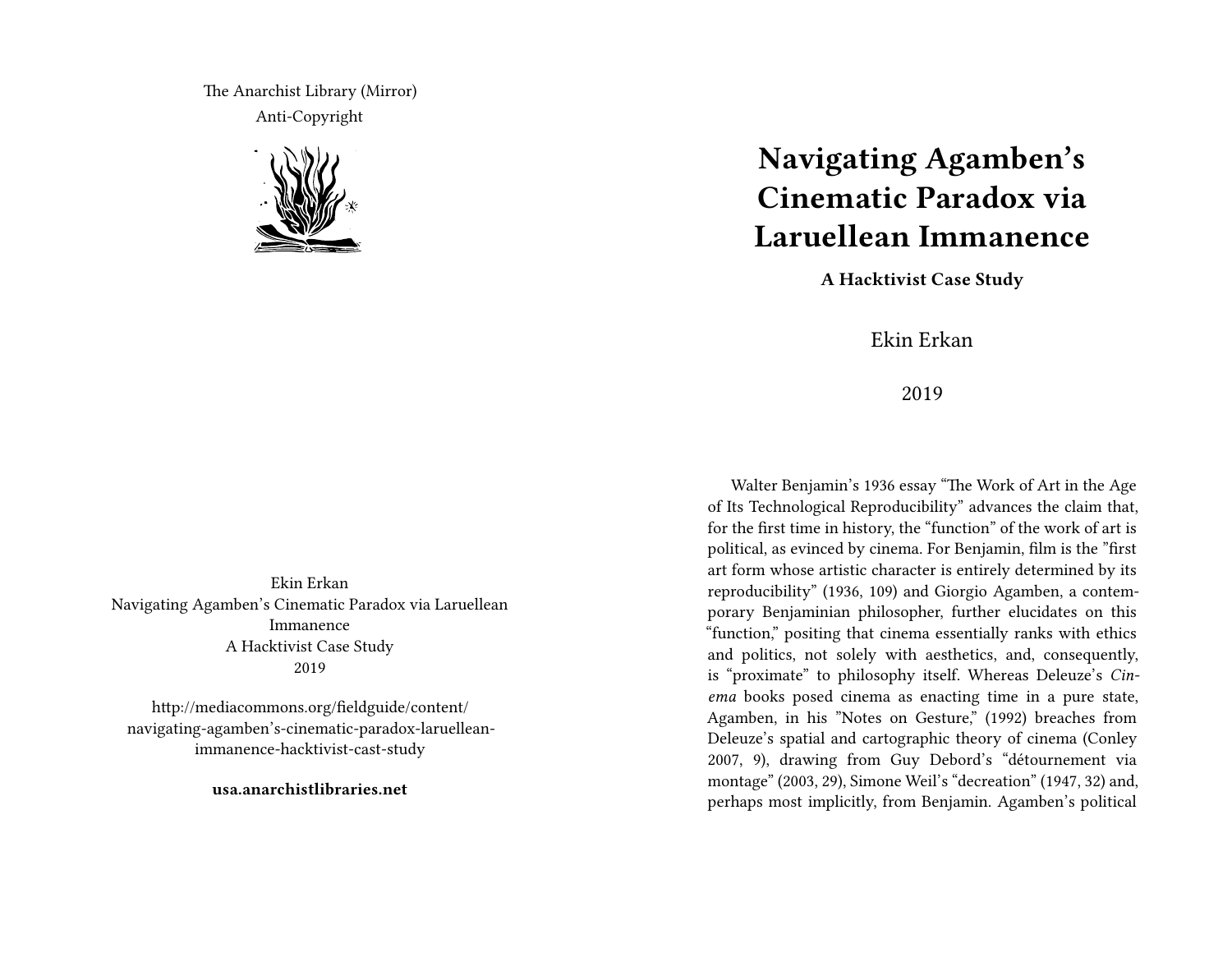theory of cinema, motivated by cinema's "stoppage and repetition of time," (1977) is directly informed by Benjamin's: "optical unconscious," (1931) appropriation of Brecht's "social *Gestus*," (1973) and the relationship between technological *reproducibility* and aura (1946). Agamben's gesture fastens cinema's aesthetics not only to ethics and politics, but to the "ontological consistency of human experience," or to a *way of being.* (2014, 23).

While many film theorists declare Agamben as, in equal part, a Deleuzian film theorist, I pose that, through this Benjaminian lens, we can parse distinctive cinematic questions that Agamben exclusively pursues - in particular, cinema's potential as a repurposive counter-dispositif to combat dominant forms via critique. This is not to suggest that parallels do not exist between Agamben and Deleuze's approaches: as Meillassoux has noted, Deleuze's logic of representation (also known as "correlationism") develops an "image of thought that attempts to overcome the binary separation" between matter and spirit, mind and body. (2008, 5). Furthermore, Agamben is unequivocally astricted to the Bergson-bound Deleuzian tradition of "untimeliness," whereby cinema extricates "the fallacious psychological distinction between image as psychic reality and movement as physical reality." (2000, 55). Furthermore, both Agamben and Deleuze are committed to a notion of "cinema-thought," as Jean-Luc Nancy terms it (1996, 10), or haecceities of Oneness - a commitment to cinema-asimmanence, or *indexing* thought, rather than mediating it via hermetic historicism. However, Agamben's concept of gesture, as a prelinguistic mode of communication, suspends the symbolic, replacing taxonomy and, therefore, offers a sublime breach: "Gesture is the communication of a potential to be communicated." (1993, 156). In other words, Agamben's gesture is something of an "enigmatic signifier" (Leplanche 1987, 126), insofar as it is impregnated with a primitive and unconscious meaning.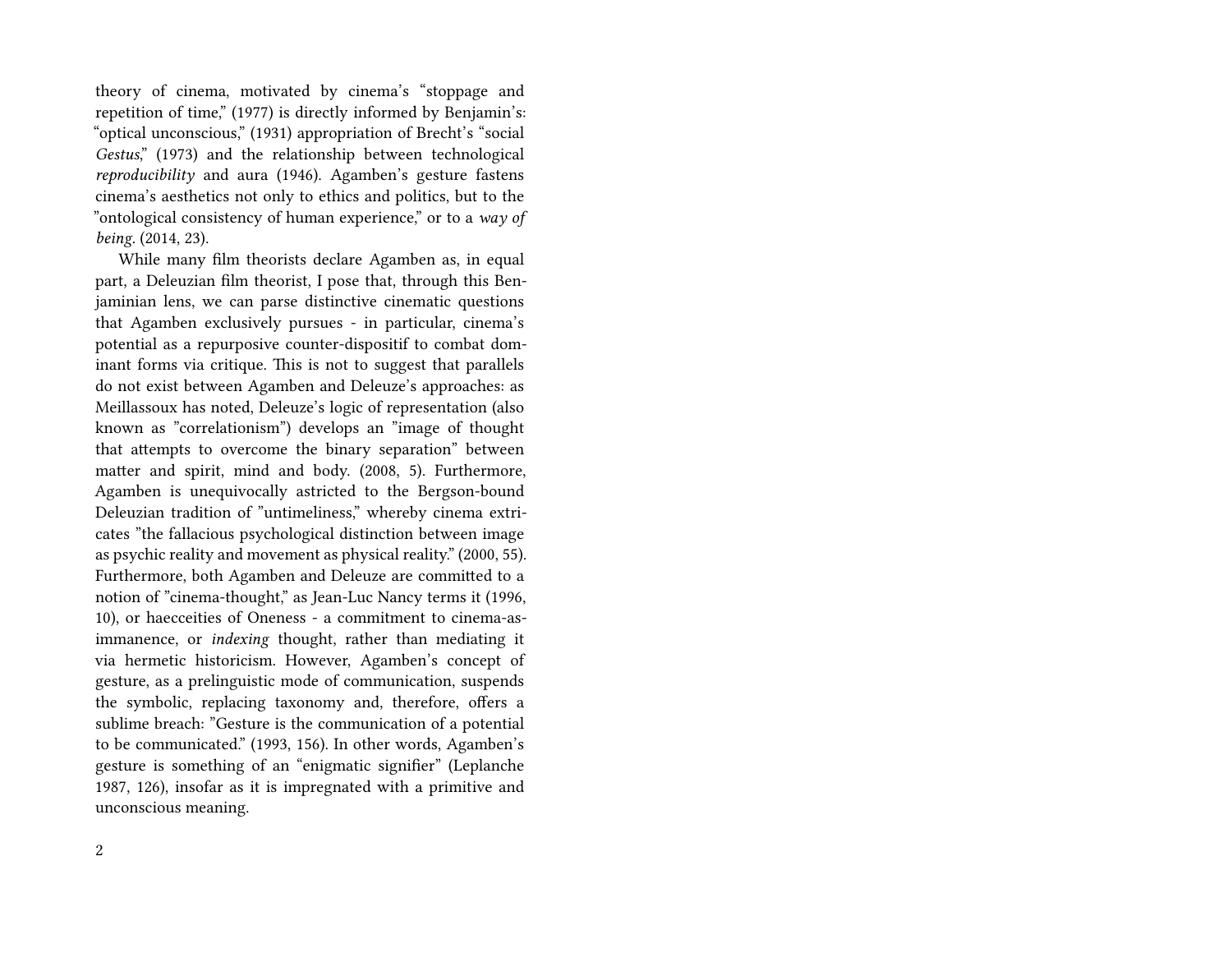Thus, drawing from gesture via Agamben and cinema's social capacity by way of Benjamin, I implore a central question: what does cinema look like when it enacts philosophy? Benjamin's 1936 text is in coalition with his publication on Max Weber titled "Capitalism as Religion," (1921) whereby Benjamin enjoins the logic of religion with the cultic "logic of capitalism." Agamben, carrying the Benjaminian torch, proclaims that capitalism as a "pure cult religion" can solely be countered via "profanation." (Agamben 2005). For Agamben, profanation is the return of objects of social praxis to "free use," or a messianic ideal of the generic, non-exclusive community. (2007, 58). Agamben, in associating cinema with the uniquely "gestural" prowess to enact political "profanation," does not proffer cinema with destructive capability but, in his Heideggerrean reading, offers cinema-as-pharmakon: Agamben inculcates cinema with the means to both expose the emptiness of the apparatus, "capturing life," and, simultaneously, with converting it to spectacle, thereby "hacking spectacle" by pulling the "emergency brake on the religion of late capitalism." (Baumbach 2018, 131).

With the decay of Benjaminian aura via cinema's reproducibility, ever-exacerbated in the so-called "digital turn," "Web 2.0," and the era of "post-cinema," it is critical that we conceive of Agamben's gesture, diacritically opposes to auratic terms, as a practice that can "de-auraticize," or, in this instance, "make cinema profane" by dispelling it of its cult value. While Adorno and Horkhemier decried the culture industry for exacerbating the auratic terms of mass art (a distinct, newfound aura of detachment), Benjamin neutralized such romantic concepts associated with aura. Thus, as Baumbach notes, a conflict is born - "the weapon of the star," or spectacle, which seeks to restore aura to a means of expression (cinema) is "in some sense, contrary to it." (158). The solution to Agamben's "cinematic paradox" that I hereby propose to proffer is that of a truly "profane" cinema, or an immanent "cinema of the anonymous," which is a political cinema both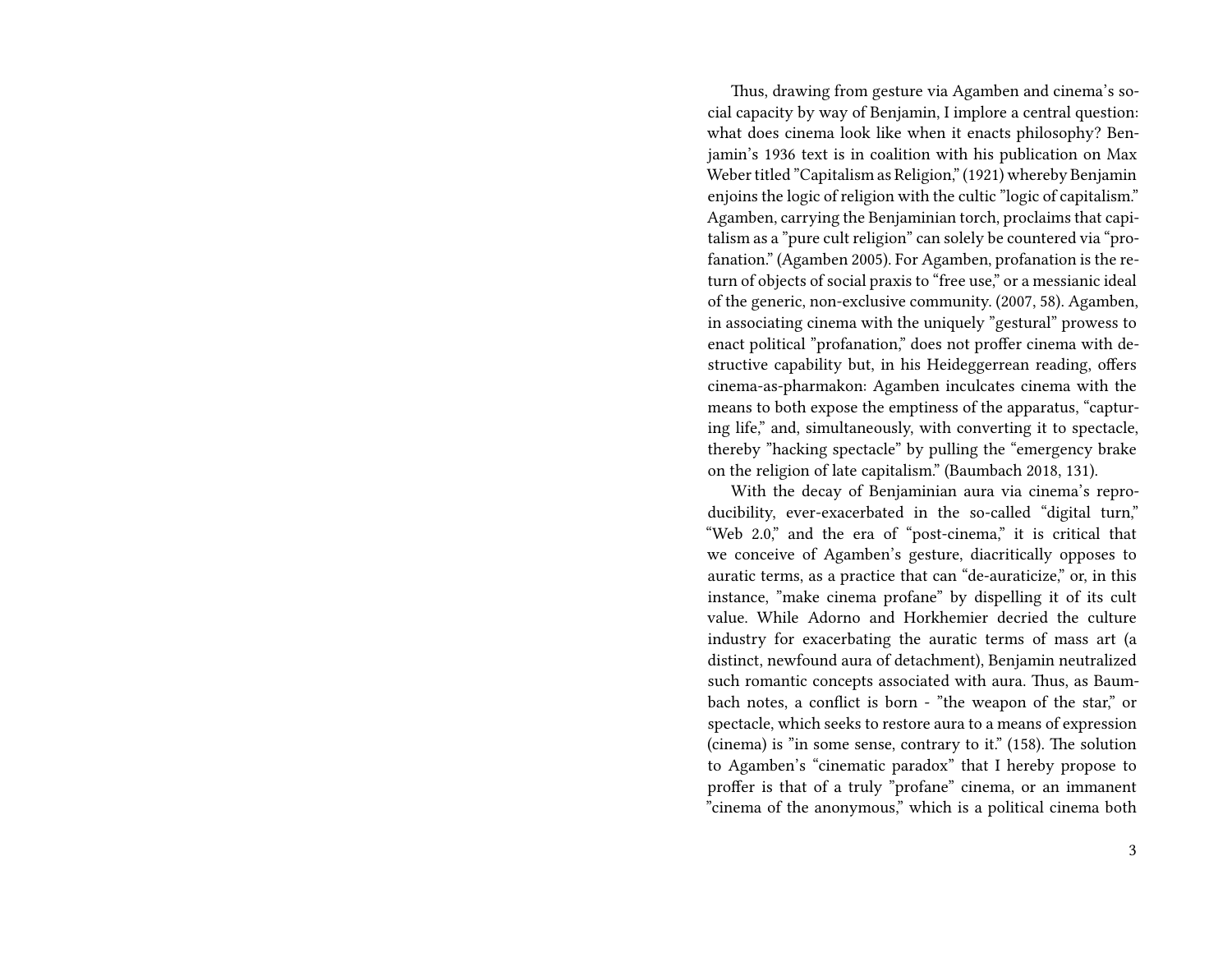infinitely reproducible and, simultaneously, liquidated of the "star." Thus, in order to examine this politically profane potentiality we need to look at specific gestures or operations, meaning that we must turn to a case study.

In reviewing Agamben's methodological lexicon the terms of hacktivism reappear in convergence with cinematic logic. Agamben's "making profane," or denaturalizing mystifications, is akin to whistleblowing and leaking classified (and potentially obstreperous) information. The messianic charge of Agamben's "pure gesture," as articulated in his "The Six Most Beautiful Minutes in the History of Cinema," works within the spectacle that it seeks to "reveal…to be empty and unfulfilled." (2005, 93-94). The hacktivists' arsenals - from the DDOS attack to dictionary and brute force attacks - all share in common the possibility of achieving a time-space tradeoff by pre-computing a series of hashes, in turn inverting or flooding the database against its own logic. Agamben's "decreation," a borrowed term from Simone Weil's *Gravity and Grace*, seeks "to make something created pass into the uncreated" (Weil 1947, 35) and allots the capacity for images and signs to be invested with newfound potential. A "hacktivist cinema" of anonymity, whereby the instrumental hack is made immanent (and, consequentially, political) and the subject, hacker, or, in Agamben's terms, the "star" is made anonymous, imbues hacking with imagistic reproducibility and retrieval - through cinema, the enacted hack can be galvanized anew.

Thus, I would like to examine an instance of filmic hacktivism by way of Redhack. Established in 1997, Redhack is the world's oldest hacktivist group, drawing from a systematized Marxist-Leninist organizational history. While infamous for inspiring Anonymous' politically-motivated efforts (such as Operation Tunisia in 2011), at home in Turkey Redhack is quietly lauded for audacious whistleblowing efforts, dispelling disinformation campaigns shepherded by President Erdoğan, and illuminating the AK Party's authoritarian domestic policies. In

4

———. *Language and Cinema*. Translated by Donna Jean Umiker- Sebeok. The Hague:

Mouton de Gruyter, 1974.

Nancy, Jean- Luc. "The Deleuzian Fold of Thought." In *Deleuze: A Critical Reader*, edited by Paul Patton, 107–113. Oxford: Blackwell, 1996.

Thacker, Eugene. *In the Dust of This Planet*. London, United Kingdom: Zero Books Publishing, 2011.

Wark, McKenzie. *A Hacker Manifesto*. Cambridge, Mass.: Harvard University Press, 2004.

Weil, Simone. *Gravity and Grace*. Translated by Emma Crawford and Mario von der Ruhr. New York, NY. Routeledge Press. 1947.

Yeni Akit. "Hackerlar Kullanıcı Bilgilerini Bulup Satışa Çıkardı." Online, 2017. http://www.yeniakit.com.tr/haber/ hackerlar-kullanici-bilgilerini-bulup-satisacikardi 372661.html.

Yolculuk. "RedHack'ten Eylem Detaylarına dair Açıklama." Online, 2016. https://web.archive.org/web/20160929175453/ http://gazeteyolculuk.net/aktuel/redhackte n-eylem-detaylarinadair-aciklama.html.

Zürcher, Erik J. *Turkey: A Modern History*. London: I. B. Tauris. 2005.

## Filmography

*CitizenFour* (Poitras, Laura. 2014. USA.)

*The Hacker Wars* (Weisman, Viven L. 2014. USA.)

*The Internet's Own Boy: The Story of Aaron Shwartz* (Knappenberger, Brian. 2014. USA.)

*RED!* (Bağımsız Sinema Merkezi [Independent Cinema Center]. Turkey. 2013)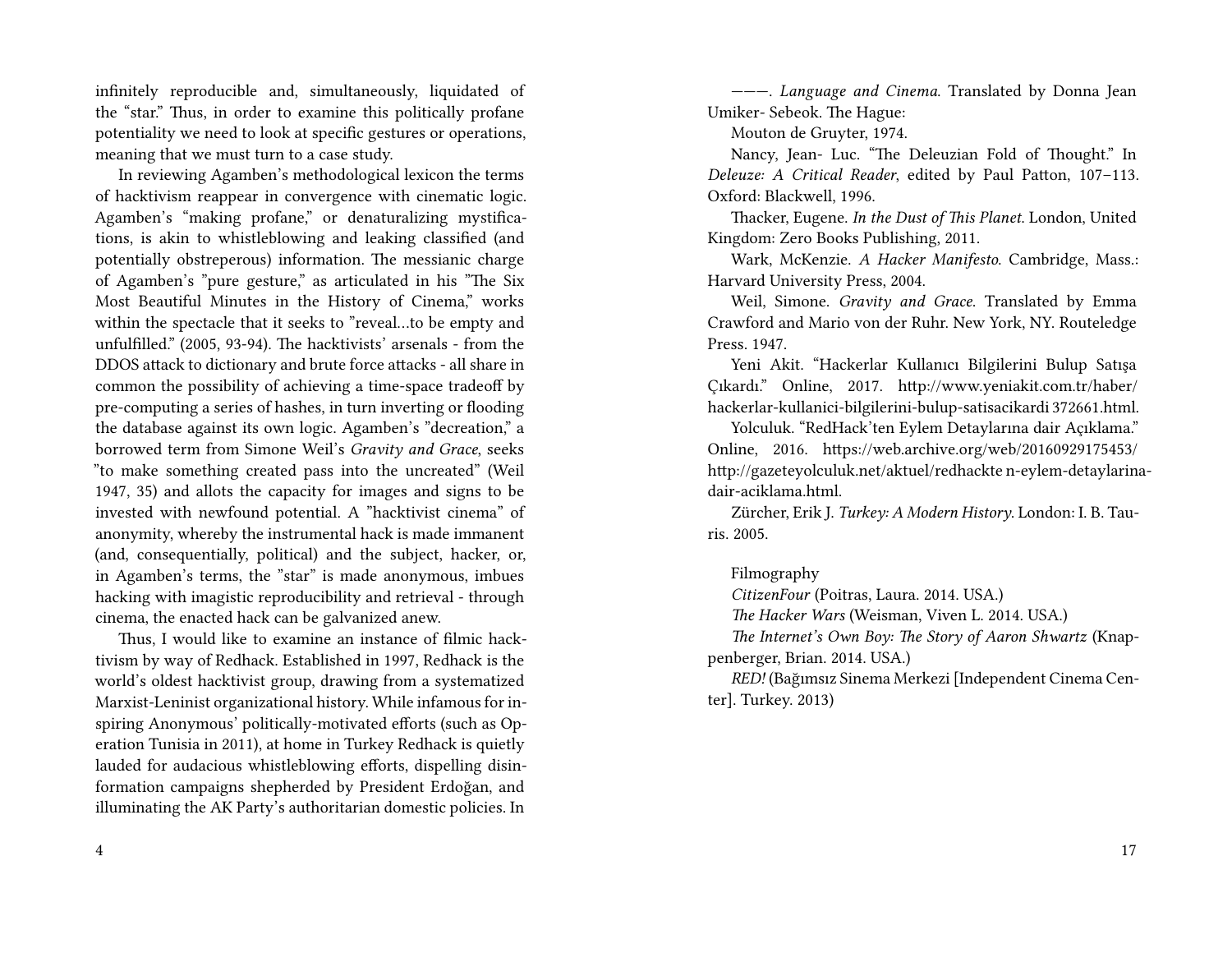Laplanche, Jean. *New Foundations for Psychoanalysis*. Translated by David Macey. Oxford: Basil Blackwell, 1989.

Laruelle, François. *Struggle and Utopia at the End Times of Philosophy*. Translated by Drew S. Burke and Anthony Paul Smith. Minneapolis: Univocal, 2012

———. "The Generic Orientation of Non-Standard Aesthetics". Paper presented at the Weisman Art Museum, University of Minneapolis, November 17, 2012.

———. *Philosophy and Non-Philosophy*. Translated by Taylor Adkins. Minneapolis: Univocal, 2013.

———. *Principles of Non-Philosophy*. Translated by Nicola Rubczak and Anthony Paul Smith. London: Bloomsbury, 2013

———. *Anti-Badiou*. Translated by Robin Mackay. London: Bloomsbury, 2013

———. "Intellectuals and Power: The Insurrection of the Victim." François Laruelle in Conversation with Philippe Petit. Translated by Anthony Paul Smith. Cambridge: Polity, 2014. Laruelle, François, and John Maoilearca. "Artistic Experiments with Philosophy: François Laruelle in Conversation with John Ó Maoilearca." In *Realism Materialism Art*, edited by Christoph Cox, Jenny Jaskey, and Suhail Malik, 177–83. Berlin: Sternberg/CCS Bard, 2014.

Manovich, Lev. *The Language of New Media*. Cambridge, Mass.: MIT Press, 1998.

Meillassoux, Quentin. *After Finitude: An Essay on the Necessity of Contingency*. Translated by Ray Brassier. Oxford: Bloomsbury, 2008.

Metz, Christian. *Film Language: A Semiotics of the Cinema*. Translated by Michael Taylor.

New York: Oxford University Press, 1974.

———. *The Imaginary Signifier: Psychoanalysis and the Cinema*. Translated by Celia Britton,

Annwyl Williams, Ben Brewster, and Alfred Guzzetti. Bloomington: Indianan University

Press, 1982.

a political zeitgeist of paranoia, blanketed by censorship and the ubiquitous potential of imprisonment for dissenters, Redhack's critical efforts require clandestine methods. While surreptitiously communicating within the impenetrable shadows of IRC, Redhack has breached the Ankara Police Directorate's website in February 2012, leaking documents from the Gendarmerie Intelligence Department about the state's foreknowledge re: the 2013 Reyhanli car bombings and, in 2012, hacked the Turkish Power Distribution System to delete over \$650,000 of debt.

As expounded by Bülay Doğan in "Contextualizing Hacktivism: The Criminalization of Redhack," (2018) Turkish journalists, academics, and authors publish under a nation-wide moratorium that censures discussing or mentioning Redhack in publications, propelling Redhack into further marginalization. This is exemplified by the recent incarceration of six dissenting journalists who reported on Redhack's leaked emails in 2016, whereby the accused were charged by the Turkish government with being members "of a terrorist organization" and "committing a crime in the name of the organization." (Diken 2018). As Doğan evinces, the discourse of the State has fabricated and bolstered a "folk devil" falsehood in characterizing Redhack while imbricating journalists or sympathetic parties under the terrorist rhetoric.

Working under relative adumbration in their documentary production, Redhack has instrumentalized the archaeologicalreproducibility impulse of the "post-cinema" terrain in all its migratory relocation and community responsiveness. Post-cinema calls to recognition a Benjaminian "*Trasuerspiel*" of authenticity that corresponds not to an archetypal model or history but, rather, to the conditions in which it reappears and the "destiny towards which it is directed," emphasizing the act of discovery of that which is unrecognizable. (Benjamin 1977). Therefore, it is both original and authentic - what appears derived or secondary are mutually bound together, ultimately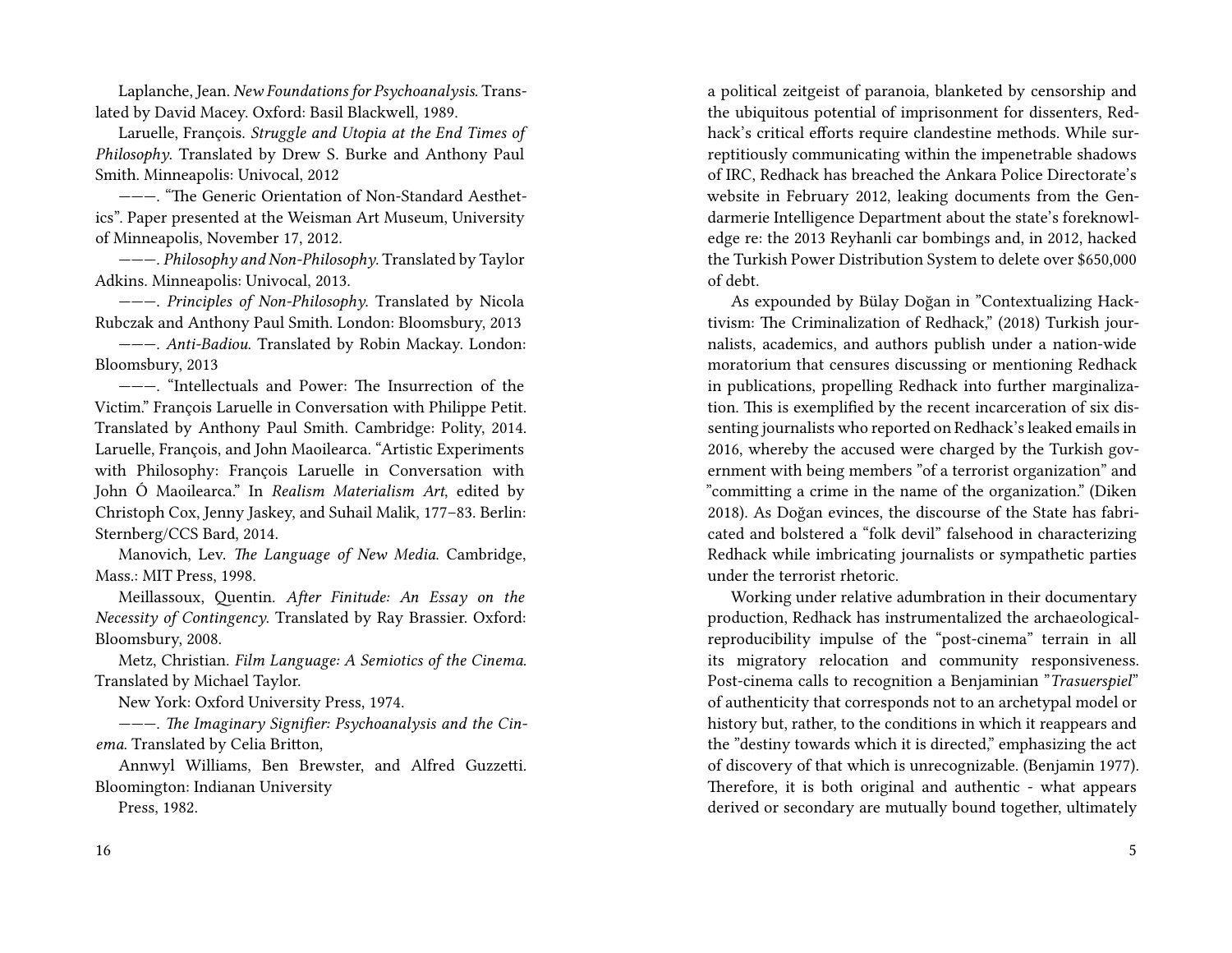emerging together; pre-history and post-history fixed in bondage, or a "vortex" created around a "constant becoming." (Cassetti in Denson and Leyda 2016, 596-597).

In 2012, the composer Suavi wrote a march for Redhack, quickly published on the Redhack Youtube channel/ (Tatar et. al 2015, 64). This was shortly followed by the publication of the Redhack Documnetary *RED!* (2013), which was translated into English and circulated online, bolstered by artists, politicians and academics (Harber 2013). The documentary voiced first-hand testimonials and articulated Redhack's political aims and activities - shrouding their identities, these on-screen Redhack members' shared rhetoric underscored the development of a "hacktivist commons," which they would use the moving image to distribute.

This "commons" - an open source hacktivist archive – sought to universalize hacktivism and the documentary quickly spread, reposted on varied Youtube channels while garnering laudation from artists, politicians, and academics beyond Turkey's physical bounds. (Haber 2013). Unraveling the enveloping vectors of nation-state borderlines, Redhack reterritorialized the ethos of "hacktivist-subjectivity," while retaining an anonymous guise. Unlike *Citizenfour* (2014) and Snowden, *The Hacker Wars* (2014) and Barren Brown, or *The Internet's Own Boy* (2014) and Aaron Swartz, with *RED!* there appeared the unique case of a purely immanent hacktivist film, one that that abrogates the "star," or "*divo*," (Agamben 1992, 22) untangling individual practice from its genus, positing an aura without presence.

In "For an Ethics of Cinema," Agamben's critique of metaphysical and cinematic personhood discerns the genealogical development towards *divo* by bifurcating its terms of "individualized emergence" from *persona*, tied to the "mask" (or masked theatrical actor). (1992, 21). In detailing the *commedia dell'arte* tradition of "Harlequin, Punchinello, Pantalone, and Beltrame," Agamben details encounters whereby the mask no longer pro-

6

Diken, "RedHack Davası Ertelendi: Yurt Dışına Çıkış Yasağına Devam Kararı." Online, 2018. http://www.diken.com.tr/ redhack-davasi-ertelendi-yurt-disina-cikis-yasaginadevamkarari/.

Diken, "RedHack Davası: Tunca Öğreten ve Mahir Kanaat'e Tahliye Kararı." Online, 2017. http://www.diken.com.tr/ redhack-davasi-tunca-ogreten-ve-mahir-kanaate-tahliyekarari/

Doğan, Bülay. "Contextualizing Hacktivism: The Criminalization of Redhack." *CARGC Paper 10.* Philadelphia, USA: CARGC Press, 2019.

Dolar, Mladen. *A Voice and Nothing More*. Cambridge, MA: MIT Press, 2006.

Elsaesser, Thomas and Warren Buckland. *Studying Contemporary American Film.* New York. Arnold/Oxford University Press, 2001.

Galloway, Alexander. *Laruelle: Against the Digital*. University of Minnesota Press, 2014.

———. *The Interface Effect* (Polity, 2012).

———. *Les Nouveaux Réalistes*: Philosophie et postfordisme [The New Realists: Philosophy and Postfordism]. Trans. Clémentine Duzer et Thomas Duzer. (Editions Léo Scheer, 2012).

———. *Gaming: Essays on Algorithmic Culture* (Minnesota, 2006).

———. *Protocol: How Control Exists After Decentralization* (MIT, 2004).

Galloway, Alexander and Eugene Thacker. *The Exploit: A Theory of Networks*. University of Minnesota Press, 2007.

Galloway, Alexander, et al. *Excommunication: Three Inquiries in Media and Mediation*. The University of Chicago Press, 2014.

Kant, Immanuel. *Critique of Judgment*. Translated by Werner Pluhar. Indianapolis: Hackett,

1987.

.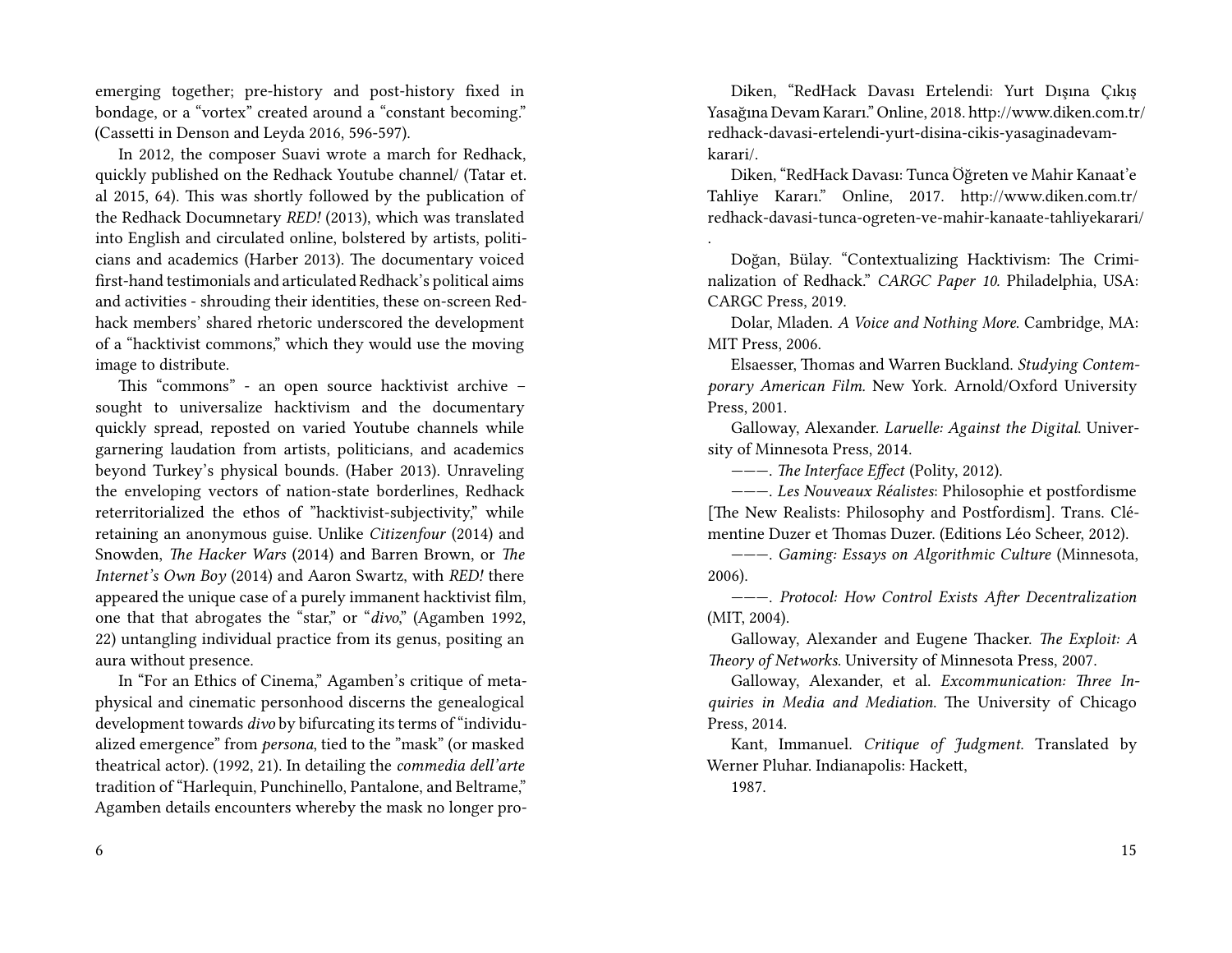Bergson, Henri. *Matter and Memory*. Translated by N. M. Paul and W. S. Palmer. New York: Zone Books, 1990.

Brecht, Bertolt. *Brecht on Theater*. Translated by John Willett. New York: Hill & Wang, 1992.

———. *On Art & Politics*. Edited by Tom Kuhn and Steve Giles. Translated by Laura Bradley,

Steve Giles, and Tom Kuhn. London: Methuen, 2003.

Coleman, Gabriella. *Hacker, Hoaxer, Whistleblower, Spy: The Many Faces of Anonymous.* London: Verso, 2014.

Comolli, Jean- Louis and Jean Narboni. "Cinema/Ideology/ Criticism." Translated by Susan

Bennett. In *Cahiers du Cinema Volume 3: The Politics of Representation*, edited by Nick

Browne, 58–67. London: Routledge, 1996.

Conley, Tom. *Cartographic Cinema*. Minneapolis: University of Minnesota Press, 2006.

Deleuze, Gilles. *Cinema 1: The Movement- Image*. Translated by Hugh Tomlinson and Barbara

Haberjam. Minneapolis: University of Minnesota Press, 1991.

———. *Cinema 2: The Time- Image*. Translated by Hugh Tomlinson and Robert Galeta.

Minneapolis: University of Minnesota Press, 1989.

———. *Difference and Repetition*. Translated by Paul Patton. New York: Columbia University

Press, 1994.

———. *Essays Critical and Clinical*. Translated by Daniel W. Smith and Michael A. Greco. Minneapolis: University of Minnesota Press, 1997.

Denson, Shane and Julia Leyda, eds. *Post- Cinema: Theorizing 21st Century Film*. Falmer: Reframe, 2016.

Diken, "Erdoğan Muhaliflere Çattı: Ya Bizim Yanımızda Olacaklar ya Teröristlerin." Online, 2016. http://www.diken.com.tr/ erdogan-faturayi-akademisyenlere-kesti-yabizim- yanimizdaolacaklar-ya-teroristlerin/.

vides a "vehicle of a higher realm," (21) but, via anonymity and immanence, allots a contamination between real life and the theatrical scene. In fact, in popular culture's hackerly imagination, the Harlequin is all but the mischief motif *par excellence* - consider Anonymous' Guy Fawkes mask and its correlation with the gesticulating, pantomime-clown (in fact we see can locate such an instance of historical synthesis in the nineteenth century Christmas production of "Harlequin and Guy Fawkes, or, the 5th of November: a Comic Pantomime"). (Covent Garden 1935, 64).

Perhaps, given their separate histories – Anonymous drawing from jocular 4chan beginnings, culling the puckish ethos of what Gabriella Coleman dubs "lulz" (e.g. Anonymous' puerile 2006 "Habbo Hotel Raid" or the group's "Project Chanology" 2008 hacks against The Church of Scientology), and Redhack from a markedly Marxist-Leninist history – Redhack's anonymizing mask is appropriately a simple red scarf stamped with an axe and sickle. Agamben describes the role of the mask as that "which unites the real name with that of the mask," (21) or a modular coupling between the actor and the actor (Benjamin's "Author as Producer"). *RED!*, in its sans-*divo* circulation, posed a way to navigate Agamben's cinematic paradox by engendering the ability to don an analog relation where "twoness is dissolved or deterritorialized into a continuous or generic identity." (69). The mask, lifted from the virtual plane, saw its physical appropriation in Turkey during the 2013 May Day protests and Gezi Park riots, where crimson scarf-donned marchers mounted remonstrance.

Interestingly enough, Benjamin's 1970 "Author as Producer" uncovers a path that leads from Plato's dialogues to epic theatre in Benjamin's efforts to navigate the Platonic dyad between the ideal and its instantiation, between essence and instance. In his disquisitions on Brecht, Benjamin seeks to rescue the artist in Plato, whom Plato both feared and admonished, while constricting the philosopher's ideal Forms with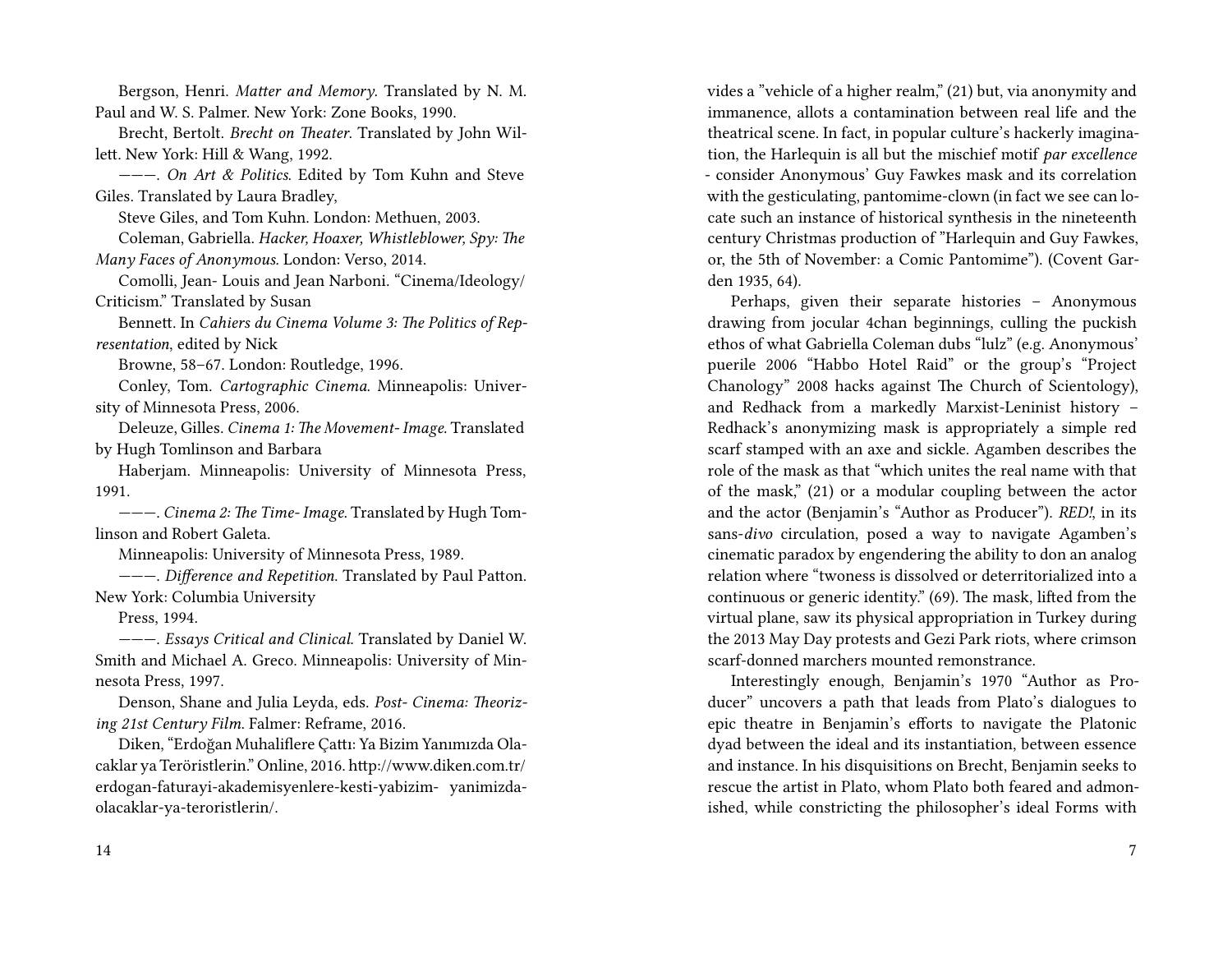materialist aesthetics. However, rather than that Brechtian *Verfremdungseffekt* ("distancing effect") aesthetic operation of theatrical spectatorship, which produces real immediacy through estrangement from spectacle, the theatrical mask is without differentiation or identification - it is real "in itself" and, thereby, precedes scission, separation, or rupture. It is, in fact the aesthetics of politics that opposes the equation of spectacle and power, which Benjamin noted as the affective dimension of fascism. (1936, 42).

Donning the mask irradiates a Laurellean irreflective immanence, or a "simple identity without identification," (Laurelle 2016, 45) for it prevents the Kantian transcendental system of the universal and scattered multiplicity, which Deleuze tried to tie together in mating "immanence with difference." For Laruelle, this is pure contradiction: Kantian metaphysics bifurcates - the analytic *a priori* is the realm of transcendentals and the synthetic *a posteriori* the realm of the real, the empirical. Laruellean immanence, unlike Deleuze's, superimposes the analytic a priori as the real. Thus, whereas Mladen Dolar points to theater's *coup de force* as separating the spirit from the body lifting the curtain and allowing the voice to obtain a surplusmeaning originally disjunct in everyday life - (2006, 69), the theatrical mask, imagistically circulated in a political *bal masqué*, superimposes identity or "clones the One," to borrow Laruelle's conception. Devoid of "aura," the politically-networked mask of immanence becomes Agamben's pure profanity.

Hence, I propose that *RED!*, as both a networked "postcinema" media-object and as "non-cinematic" film, provides a viable way to navigate Agamben's aforementioned "cinematic paradox" by transfiguring the documentary mode and enacting something a-cinematic: displacing *divo* and circulating the mask, melding the traditionally riven bifurcation of the virtual vector (of "communication and transport") and posing a free alliance between the "technical or cultural," conjoining the "objective" with "subjective." Thereby, the "hacker class

———. *Cinema*. Edited by Antoine de Baecque. Translated by Susan Spitzer. Malden, Mass.:

Polity, 2013. Originally published as Cin.ma (Paris: Nova, 2010).

———. "Cinema as a Demo cratic Emblem." Translated by Alan Ling and Aurelien Mondon.

*Parrhesia*, no. 6 (2009): 1–6.

———. *Conditions*. Translated by Steve Corcoran. New York: Continuum, 2008.

———. *Deleuze: The Clamor of Being*. Translated by Louise Burchill. Minneapolis: University

of Minnesota Press, 2000.

Baudry, Jean- Louis. "Ideological Effects of the Basic Cinematographic Apparatus." Translated by Alan Williams. In *Narrative, Apparatus, Ideology*, edited by Philip Rosen, 286–298. New York: Columbia University Press, 1986.

Benjamin, Walter. *Selected Writings Volume* 1: 1913–1926. Edited by Marcus Bullock and

Michael W. Jennings. Cambridge, Mass.: Harvard University Press, 1996.

———. *Selected Writings Volume 2: 1927–1934*. Translated by Rodney Livingstone et al. Cambridge, Mass.: Harvard University Press, 1999.

———. *Selected Writings Volume 3: 1935–1938*. Translated by Edmond Jephcott and Harry

Zohn. Cambridge, Mass.: Harvard University Press, 2002.

———. *Selected Writings Volume 4: 1938–1940*. Translated by Edmond Jephcott and Harry

Zohn. Cambridge, Mass.: Harvard University Press, 2003.

———. *Origin of German Tragic Drama*. London: NLB, 1977.

———. *Understanding Brecht*. Translated by Anna Bostock. London: Verso, 1998.

———."The Work of Art in the Age of Its Technological Reproducibility, Second Version," trans. Edmund Jephcott and Harry Zohn, in Jennings, Doherty, and Levin, Work of Art, 28.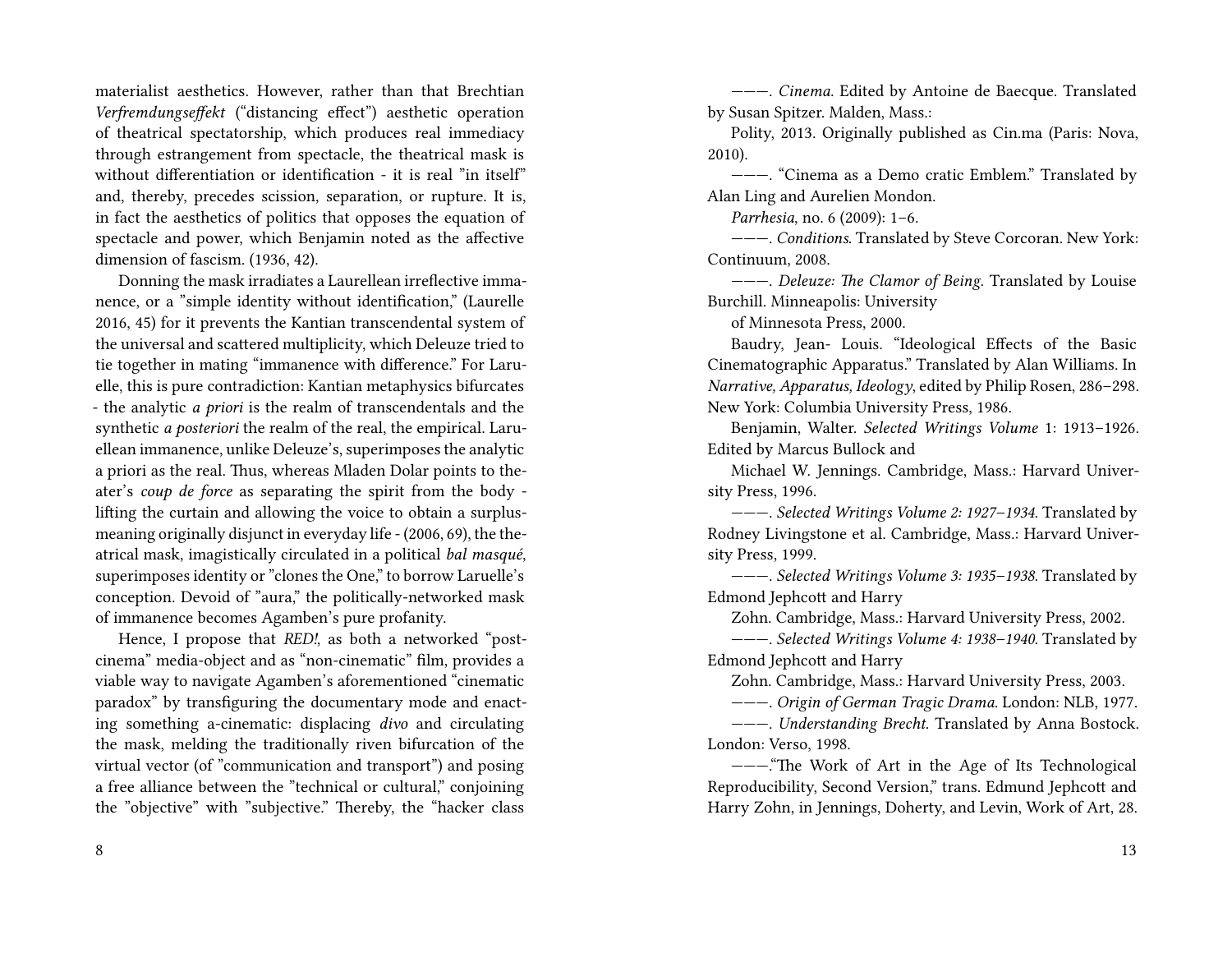———. *Nymphs*. Translated by Amanda Minervini. London: Seagull, 2013.

———. *The Open*: Man and Animal. Translated by Kevin Attell. Stanford, Calif.: Stanford

University Press, 2004.

———. *Opus Dei*: An Archaeology of Duty. Translated by Adam Kotsko. Stanford, Calif.:

Stanford University Press, 2013.

———. *Potentialities*: Collected Essays in Philosophy. Translated by Daniel Heller- Roazen.

Stanford, Calif.: Stanford University Press, 2000.

———. *Profanations*. Translated by Jeff Fort. New York: Zone Books, 2007.

———. *The Use of Bodies*. Translated by Adam Kotsko. Stanford, Calif.: Stanford University

Press, 2016.

———. "What Is a Destituent Power?" Translated by Stephanie Wakefield. *Environment and*

*Planning D: Society and Space* 32 (2014): 65–74.

———. *What Is an Apparatus? and Other Essays*. Translated by David Kishik and Stefan

Pedatella. Stanford, Calif.: Stanford University Press, 2009.

Althusser, Louis. 1971. "Ideology and Ideological State Apparatuses." In *Lenin and Philosophy*

*And Other Essays*, 121–176. New York: Monthly Review Press.

Badiou, Alain. *The Age of the Poets, and Other Writings on Twentieth- Century Poetry and*

*Prose*. Translated by Emily Apter and Bruno Bosteels. London: Verso, 2014.

———. *Being and Event*. Translated by Oliver Feltham. New York: Continuum, 2005.

———. *The Century*. Translated by Alberto Toscano. Malden, Mass.: Polity, 2007.

produces itself as itself, but not for itself." (Wark 2004, 48; 349). By universalizing the shrouded face of the "common hacktivist," masked in the anonymizing red scarf, Redhack visually proclaimed the masked face of Agamben's "generic humanity," sans-identity and, thus, not codifiable by the State. (Agamben 2007, 58).

Through this uniquely inter-mechanical process of reproduction and repetition, we see the actualization of Benjamin's "Author as Producer," (1934) whereby the intellectual merges with the mode of production, directly fused with mankind and, in the most general sense, de-individuated. (Galloway 2014, 179). This is how I would like to bridge Agamben's generic being with François Laurelle's Marxian project of immanence and theory of identities. Here, we have retained the Marxist idea of "species-being" but done away with the metaphysical, disrobing dialectic synthesis.

*Red!*, as Youtube-networked (social) media object, runs contrarily to traditional cinema - this is partially why I believe it may profane the "unprofanable," an endeavor Agamben tasks the "coming generation." (2005, 92). As Baumbach notes, Agamben explicitly terms that cinema may no longer be "emblematic of our situation." (167). As Benjamin identified, a seminal shift re: the work of art in the age of technological reproducibility includes a shift from cult value to exhibition value, whereby the latter is associated with the social act of mass viewership. Agamben's emphasis on gestural repetition and stoppage is bolstered by the avant-garde cinema of Godard and Debord but, perhaps, a non-cinematic cinema of immanence that exploits the terms of reproducibility may better counter the "new condition of objects and even of the human body in the era of fulfilled capitalism." (Agamben 2005, 92).

If, as Alexander Galloway proposes in *Laruelle: Against the Digital*, we consider the digital/"digital thinking" as the constitution of the binarisms of being and other (or self and the world), the digital is the capacity to make distinctions between